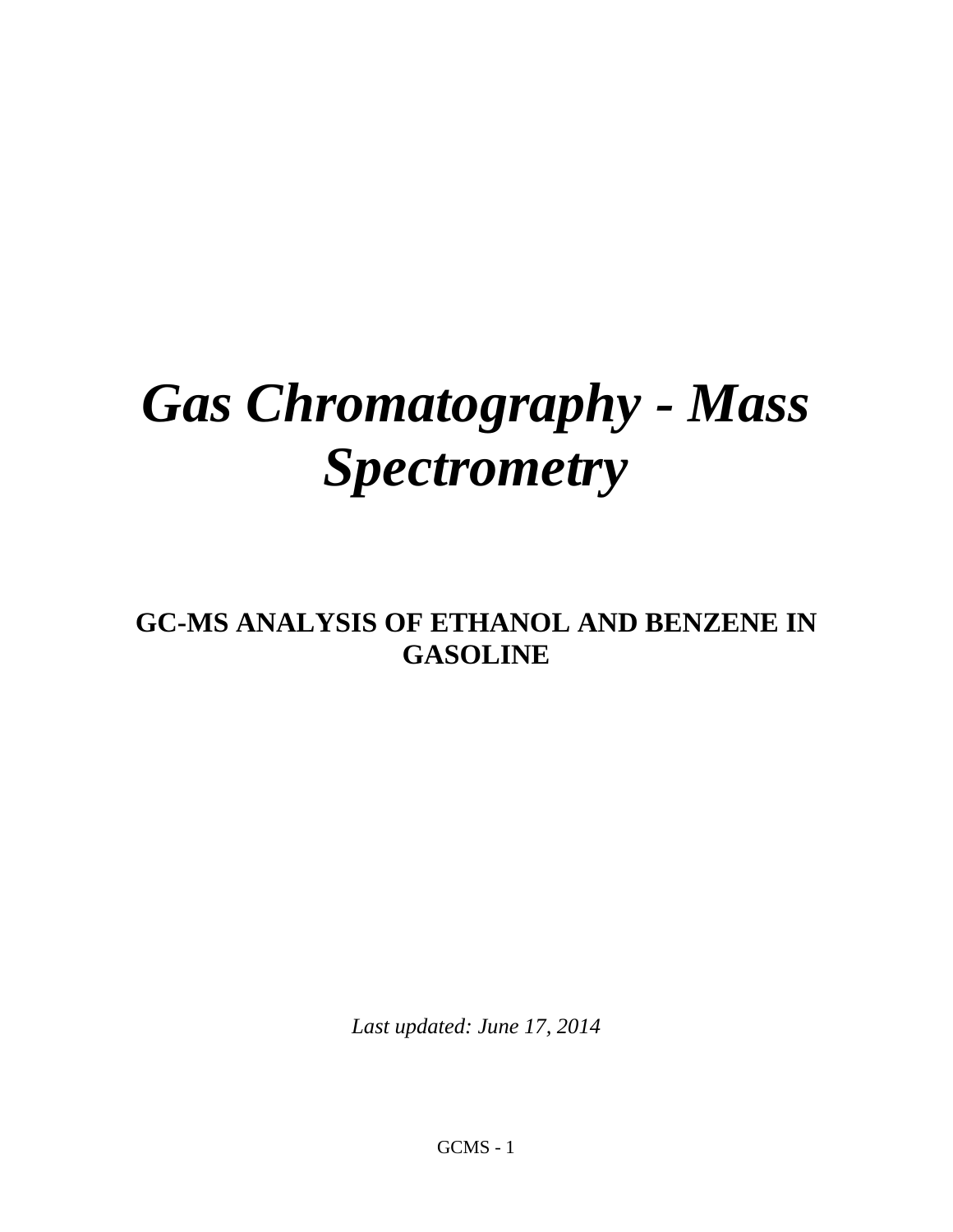## *Gas Chromatography - Mass Spectrometry*

#### **GC-MS ANALYSIS OF ETHANOL AND BENZENE IN GASOLINE**

#### **INTRODUCTION**

The United States and most of the world are exceedingly dependent on fossil fuels for their energy needs. For Americans, gasoline is the most common energy source for transportation. Due to the large quantities of pollutant species emitted and formed from regular and diesel fuel combustion (CO, NO, unburned hydrocarbons, particulate matter, and polycyclic aromatic hydrocarbons, to name a few), there is an increasing number of air pollution regulations in the U.S. and worldwide.

Oxygenated compounds are now added to gasoline in many parts of the U.S. They are added to increase the octane number, compensate for the reduction of aromatic and olefinic contents, and to decrease emissions of CO (Calvert et al., 1993; National Academy of Sciences, 1991). Common oxygenates added to gasoline include methanol, ethanol and methyl-*t*-butyl ether (MTBE). Due to some gasoline leakage from underground storage tanks into drinking water supplies, MTBE has been, or is in the process of being phased out in many areas.

The octane number is a measure of the burning characteristics of the fuel, such as its ability to resist early ignition. The octane ratings are based on isoloctane  $(2, 2, 4$ trimethylpentane), which is assigned an octane number of 100, and heptane, which is assigned a value of 0. So gasoline with an octane rating of 87 would have similar performance characteristics of a standard fuel mixture consisting of 87% isooctane and 13% heptane. The higher the octane rating, the better the fuel performance and the greater the price per gallon (i.e.: 89 and 91 premium fuels).

In addition to a variety of non-aromatic hydrocarbons in gasoline, there are many aromatic hydrocarbons, some of which are classified as toxic chemicals (this is why you see warnings at gasoline stations). One of the major ones is benzene (Kelly et al., 1994).

The goal of this experiment is to separate the components in a sample of gasoline using Gas Chromatography. Mass Spectrometry will then be used to identify as many components in the gasoline as possible and to determine the concentration of ethanol and benzene in the sample.

## **BACKGROUND**

GC-MS is a "hyphenated" experimental technique that incorporates two widely used methods in tandem. The GC portion is the *Gas Chromatography* used for separating components in a mixture, and the MS portion is the *Mass Spectrometry* used in the qualitative and quantitative analysis of each component that was separated by the GC. The combination of these two highly applicable techniques creates possibly the most commonly used instrument for analytical scientists. Each technique will be briefly discussed below. A schematic layout of a GC/MS instrument is shown in Fig. 1.

#### **I: Gas Chromatography**

Gas chromatography is the most powerful and applicable separation technique for complex mixtures of volatile chemicals. Gas chromatography uses a gaseous mobile phase, or *eluent*, to carry the analyte being analyzed through a column packed or coated with a stationary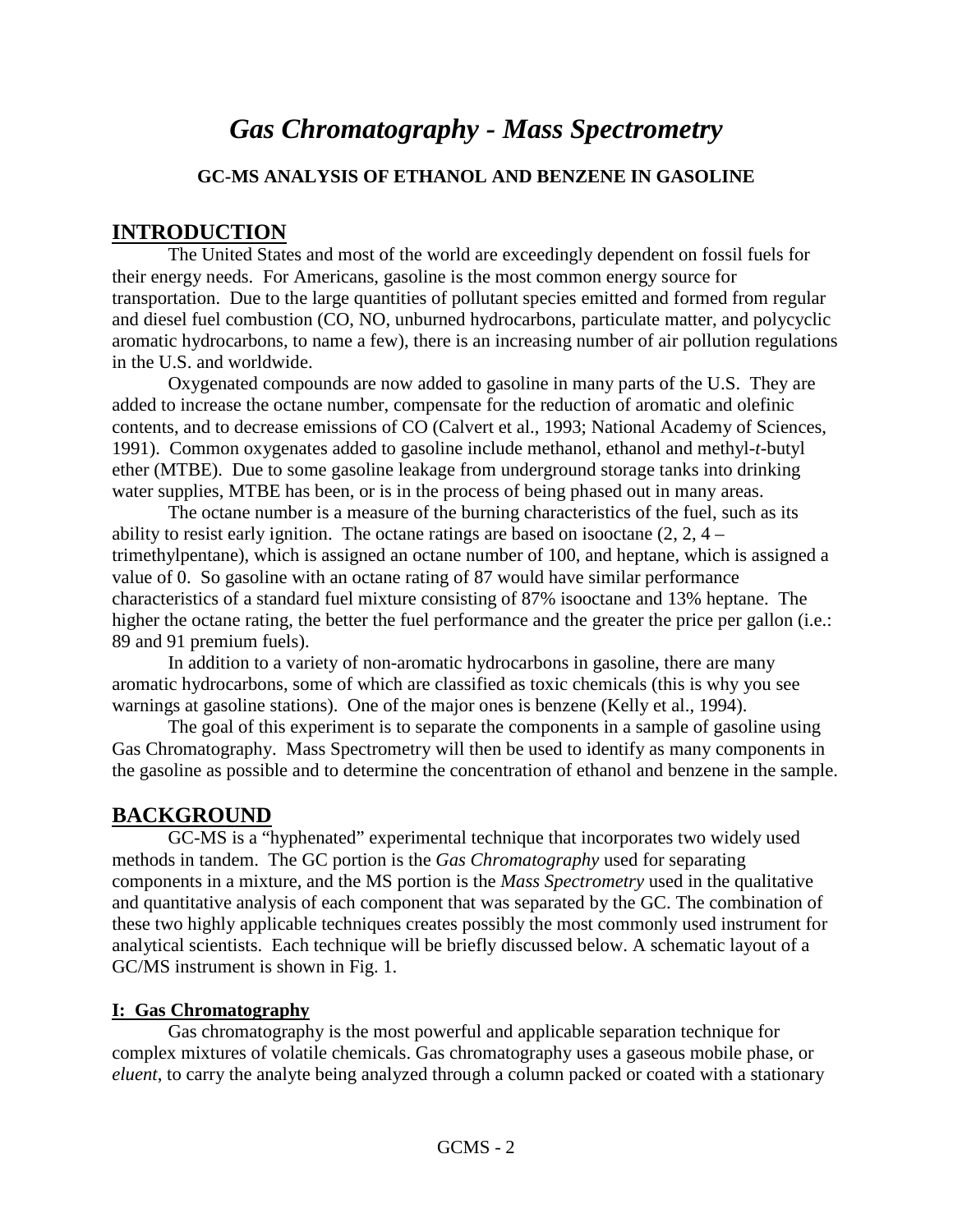phase. Some GC columns are up to 100 meters long! The column you will be using in this lab is about 30 meters long.



**Figure 1:** Schematic layout of a GC/MS instrument

The stationary phase in Gas Chromatography is commonly a packing of inert, small diameter particles (such as diatomaceous earth) with a nonpolar liquid coating them, or just a liquid coating on the inner surface of the column. This liquid is a very thin layer (0.1 to 5  $\mu$ m), usually a polydimethyl siloxane (shown below) where some of the  $-CH_3$  groups can be altered so as to match the polarity of the analytes. A parameter common in chromatography used for this is called the *Partition Coefficient (or Ratio)*, K, which is the ratio of the concentration of the analyte in the stationary phase to that in the mobile phase.

$$
CH_3 \begin{array}{c} CH_3 \\ | \\ CH_3-Si-O \\ | \\ CH_3 \end{array} \begin{array}{c} CH_3 \\ | \\ Si-O \\ | \\ CH_3 \end{array} \begin{array}{c} CH_3 \\ | \\ Si-CH_3 \\ | \\ CH_3 \end{array}
$$

The mobile phase is an inert gas such as Argon, Helium or Nitrogen that only carries the analyte molecules through the column. The carrier gas does not interact with the analyte and column packing material. In this lab, ultrahigh purity Helium is used as carrier gas.

The *retention time* (time it takes to pass through the column) for an analyte is based on the time spent in the stationary phase vs. the mobile phase, with longer retention times for analytes with polarities closer to that of the stationary phase. In the sample chromatogram shown in Fig. 2, two different molecules have distinct retention times,  $t_1$  and  $t_2$ . Dead time,  $t_0$ , is the time it takes for the carrier gas to go through the column.

The analyte peaks tend to broaden as they pass along the column, resembling Gaussian peaks. This is due to the random motions of molecules as they migrate down a column, passing in and out of the stationary phase. This peak broadening affects the efficiency of the column as well as its ability to distinctly separate the peaks of two different analytes (the *resolution*). Another common parameter used in chromatography is the *Selectivity Factor*, which is the ratio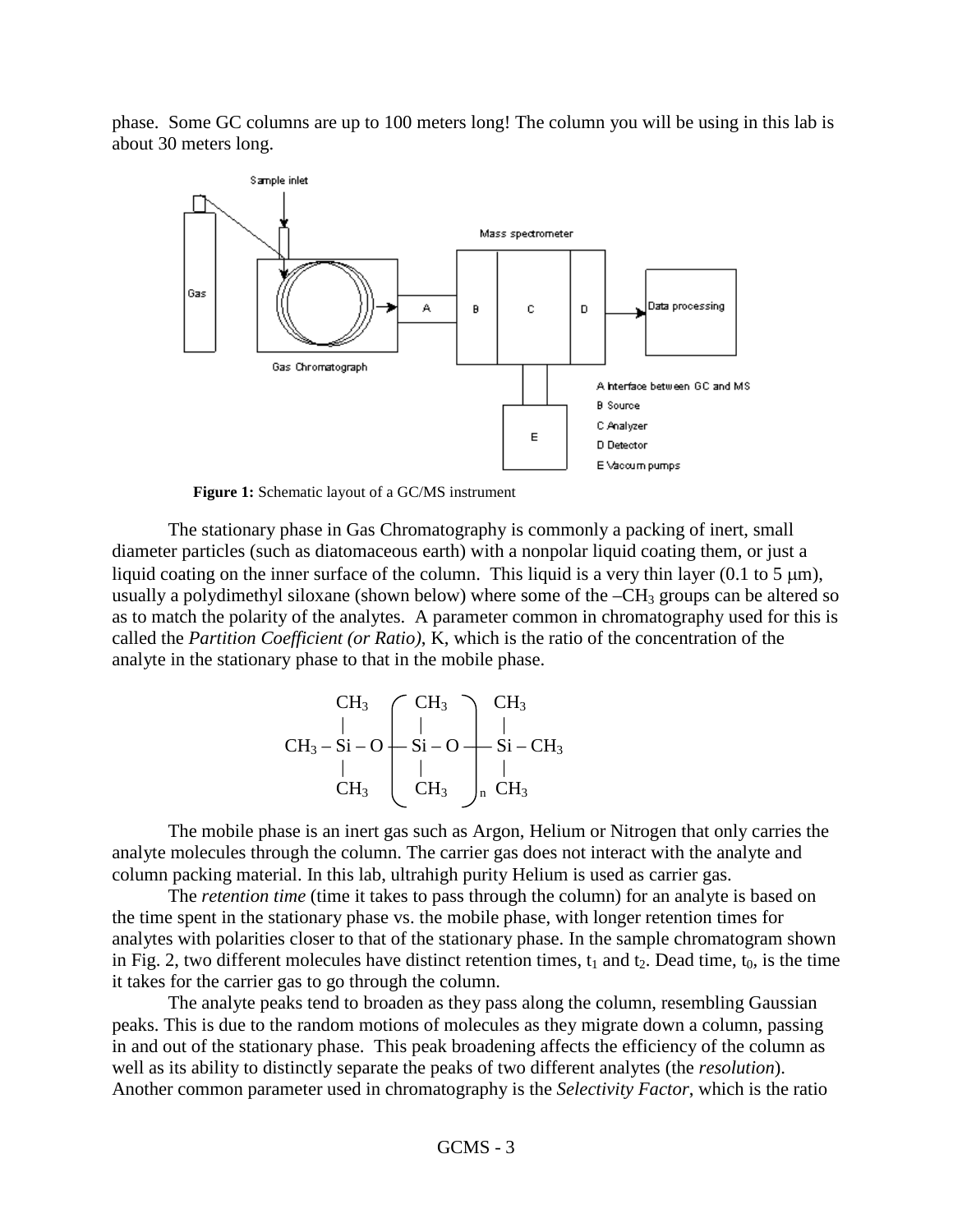of the migration rates between two different analytes, A and B, and provides a measure of how well the column separates A from B. In Figure 2, molecules 1 and 2 are well separated in spite of the substantial peak broadening.

In order to optimize the column resolution and efficiency, one can change the column dimensions and/or the stationary phase. However, altering the temperature has the greatest effect on column resolution and efficiency. Gradually increasing the temperature, manually or in a predetermined software program, can greatly increase scan speeds as well as increase resolution between peaks.



Samples are commonly injected in very small volumes through a septum or diaphragm into the column head to prevent evaporation of the sample. If the sample is a liquid, then it must be vaporized before being sent into the column. The chromatogram can be used for qualitative and quantitative analysis, but a better method is to direct the output of the chromatographic column into a mass spectrometer (or other identification method) which can then analyze each analyte as it elutes off the column.

#### **II: Mass Spectrometry**

Mass Spectrometry refers to a group of analytical techniques that precisely measure masses of molecules, atoms and/or ions. Because each species is characterized by a unique mass, mass spectrometry is the most common identification technique used by chemists, biologists, forensic scientists, etc. There are many different types of mass spectrometry based on the various sections of the instrument and the application desired. In most approaches, vaporized samples are ionized (and commonly fragmented), and these ions are separated based on their mass to charge ratios (m/z) and then detected and processed.

- **1) Sample Injection:** There are many different methods used to inject a sample into a mass spectrometer depending on the original phase of the sample. The main requirement is that the sample is converted into the gas phase at very low pressures (down to  $10^{-10}$  atm) for the instrument to function properly. In this lab, the sample will be injected as a liquid with a syringe. The injected liquid will then be heated to convert it into a vapor.
- **2) Ionization:** Of the numerous ways to ionize the sample, *electron impact* is the most commonly used. There are several methods that combine vaporization and ionization in one step, especially for solid samples. In electron impact ionization, a filament is used to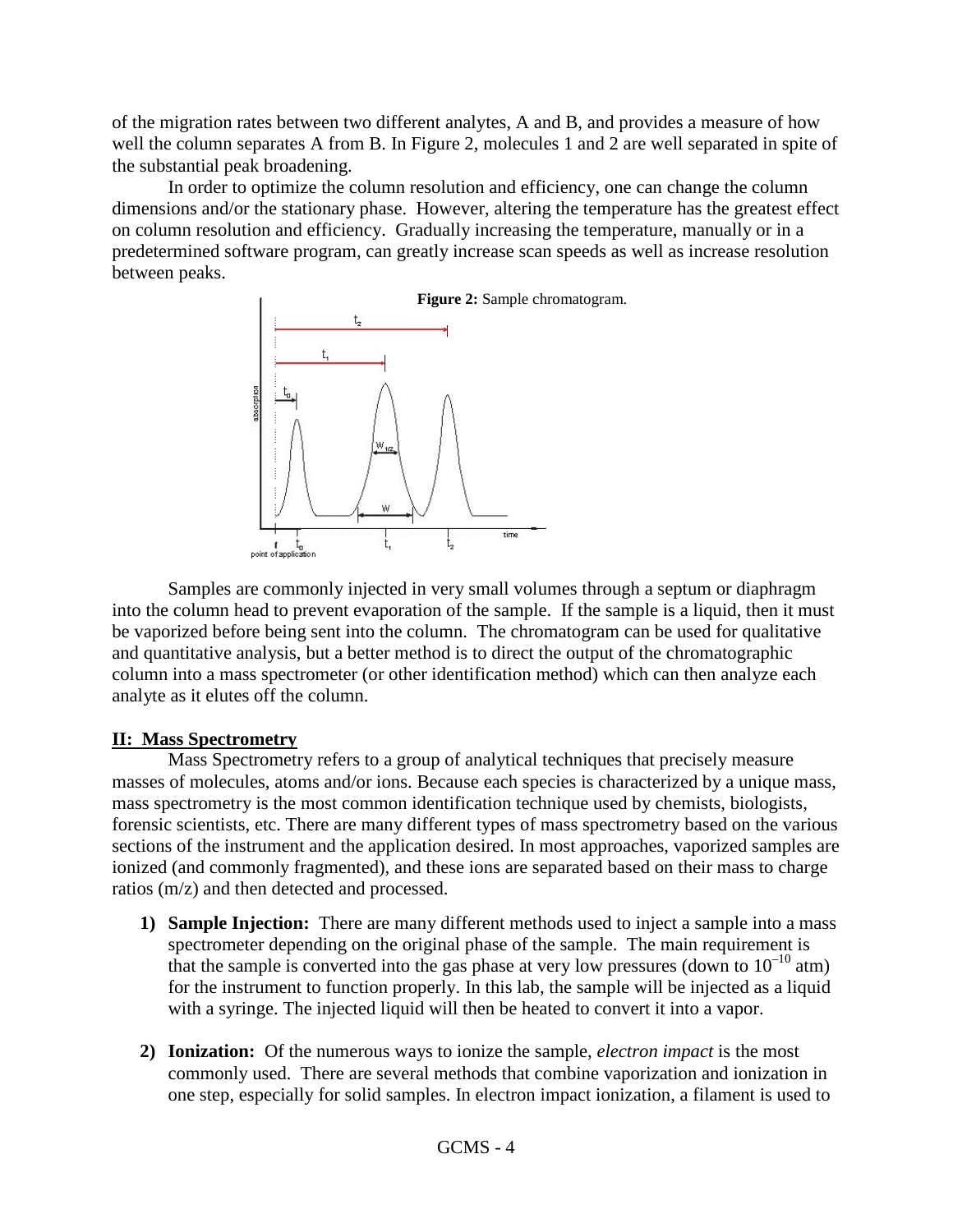generate fast moving electrons that strike gas phase sample molecules, knocking off electrons, and thus ionizing them. This must be done in a vacuum environment (otherwise the electrons would strike  $N_2$  and  $O_2$  molecules instead).

Commonly, the molecular ion produced by the collision of the parent molecule with an electron has excess energy and fragments into daughter ions as a result. The fragmentation pattern is used as a qualitative identification method, and many instruments have a library of references for automatic comparison.

Note that ethanol has a molecular weight of approximately 46 g/mol. However, the peak corresponding to  $m/z = 46$  in its electron impact mass spectrum is not the largest peak. This happens because molecules like ethanol often fragment upon electron impact ionization:

Molecule +  $e^ \rightarrow$  Molecular ion<sup>+</sup> + neutral fragment(s) + 2  $e^-$ 

In the case of ethanol, the largest peak appears at  $m/z = 31$  instead, which corresponds to the loss of a CH<sub>3</sub> group from the molecule upon ionization. You can view the electronimpact mass spectra of ethanol as well as the other molecules probed in this lab in the appendix.

**3) Mass Analyzer:** This is the heart of a mass spectrometer and there are several types of mass analyzers used, including Quadrupole, Time of Flight, and Magnetic Sector Analyzers. The most common, and the one used in our instrument, is the Quadrupole Mass Analyzer. How this device separates out ions based on their m/z (mass-to-charge) ratios can be a bit technical, but is summarized below and will be explained further in lab. A 2-part video by Professor Laux on YouTube is also available to be viewed on this topic.

The quadrupole, as implied by the name, consists of 2 sets of parallel cylindrical rods (4 total). Opposite rods are electrically connected, two being charged negative and the other two positive by a variable dc source. Each set of rods also has variable radio frequency AC potentials applied to them.

Based on the DC and AC voltages, each set of rods act as a mass filter. The combination of both voltages limits only a particular m/z ratio value through the quadrupole. Ions move through the filter in a spiraling manner (Fig. 3). If the DC and AC voltages are scanned through in an increasing fashion, then the entire range of ion m/z values can be separated and analyzed. This can be done extremely fast, with all m/z values being scanned in a few milliseconds!

**4) Detection and Processing**: The ion signal is converted into an electronic signal using a *transducer*. The most common transducer is the *Electron Multiplier* in which the ions strike the surface of a cathode, emitting a burst of electrons. These electrons are accelerated through a series of dynodes at higher and higher voltages that each emit another burst of electrons when struck. The result is a greatly amplified electron current. The greater the number of ions striking the cathode, the larger the resulting current, and the higher the peak intensity on the mass spectrum.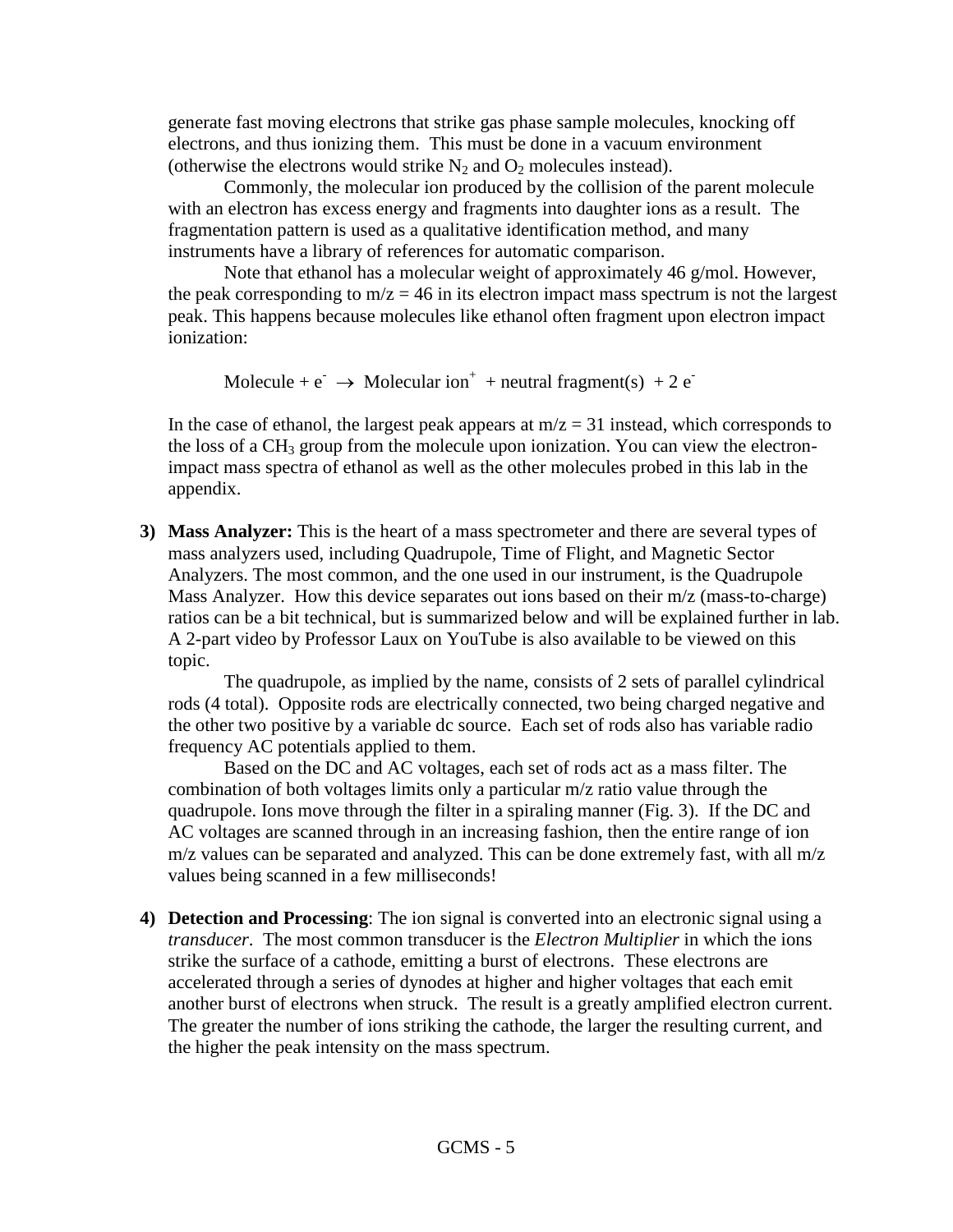

**Figure 3:** Quadrupole Mass Filter (from the Univ. of Bristol Quadrupole Mass Spectrometry Resource)

### **EXPERIMENTAL**

#### **I: General Suggestions for making solutions**

A pure gasoline sample is provided in a brown vial. Make sure this vial is capped at all times to prevent evaporation and inhalation. DO NOT remove the cap unless you run out of gasoline. Use this gasoline to make all the solutions in the experiment.

Brown vials are used for storing the other chemicals used in this experiment (benzene, ethanol, toluene, and o-xylene). Use the hood for preparation of all samples. The brown vials will also be used to store solutions in Parts II & III. The vials MUST be capped as soon as possible to prevent evaporation and inhalation as all chemicals in this experiment are volatile. Other techniques to keep in mind when making solutions:

- $\triangleright$  Rinse (condition) the 1 mL volumetric flasks at least three times with small amounts of solvent.
- $\triangleright$  Add the first solute component (gasoline in most cases), then (if applicable) the next component. Dilute with the required amount of solvent and mix thoroughly.
- $\triangleright$  Syringe needles bend easily when pushing through the septum; be careful when going through a septum by using your gloved fingers as a guide.
- **WARNING**: The possibility of contamination of samples is very high. Please make sure to use the dedicated, labeled syringes for each solution.

#### **II: GC/MS Analysis of Species of Interest**

- 1. On the computer, load the method called **"gas2013.m"**. Your TA will assist you in setting the parameters for the scans.
- 2. **Teachers should each take a turn making a solution and injecting it into the GC-MS instrument for this lab (4 solutions will be made)**. Make a mixture of ethanol, benzene, toluene, and o-xylene (the four species of interest) in the solvent (1-octanol). Properly condition a 1 mL volumetric flask with the solvent using a disposable glass pipette provided. Using the designated syringes, add 100  $\mu$ L of ethanol, 10  $\mu$ L of benzene,  $10 \mu L$  of toluene, and  $10 \mu L$  of o-xylene to the flask. Then add enough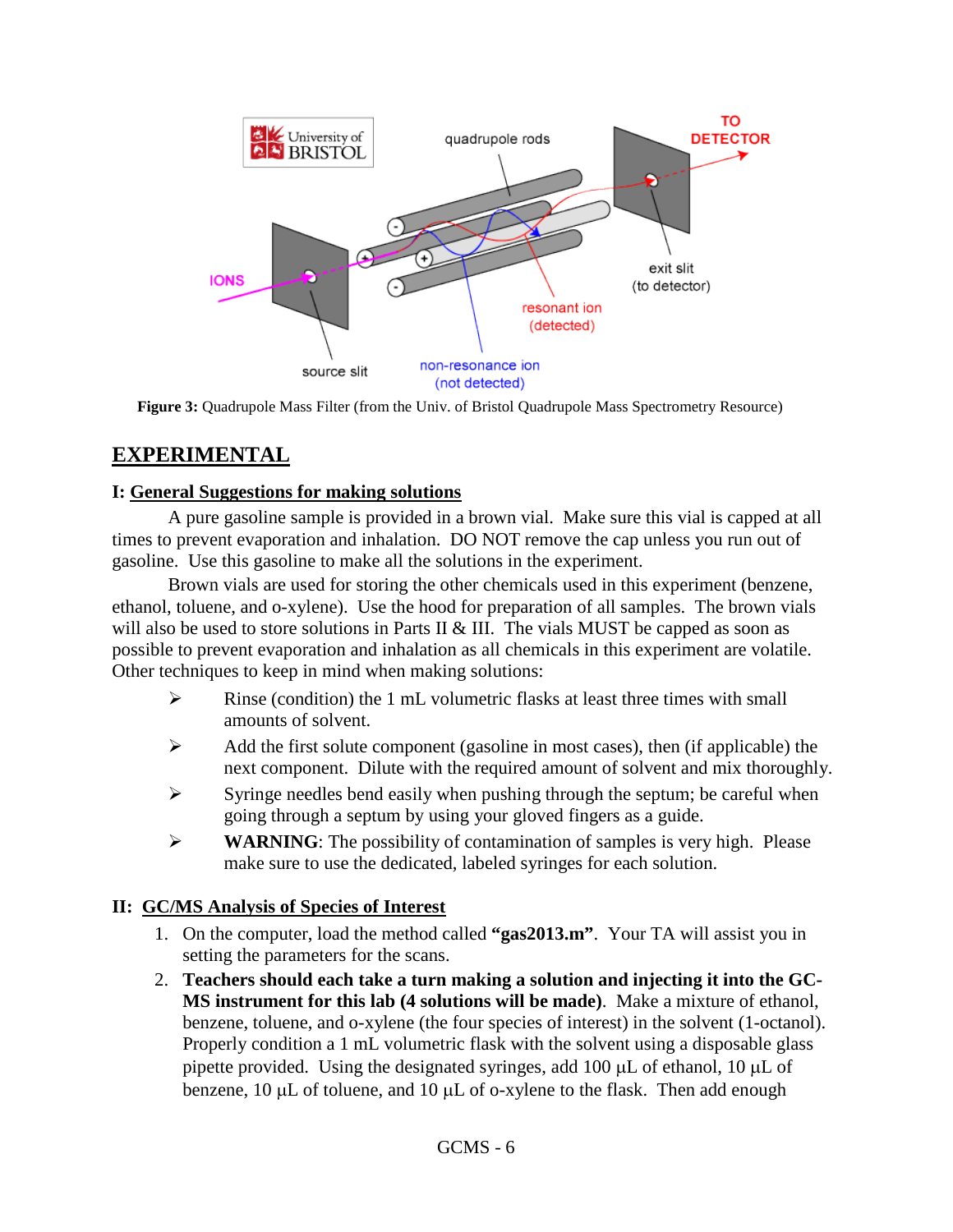solvent to bring the meniscus bottom just onto the line in the neck of the flask. Cap tightly and invert multiple times to mix thoroughly. Transfer this solution to an amber vial and cap.

- 3. Click on the **One Sample Icon** on the computer (picture of a bottle). Name the file for the sample about to be injected into the GCMS and then click on **Run Method**. Wait for the red "Not Ready" LED on the GCMS to turn off before injecting the sample.
- 4. Condition the injection syringe with your solution from your amber vial, and then inject **0.05 µL** of the solution into the GCMS through the septum on top of the instrument. Keep the syringe vertical and inject in a quick, repeatable manner. Immediately after the injection, press "start" on the front of the GCMS. On the computer, "*Override the solvent delay (1.00 minutes)?*" will be displayed. **Choose NO**… this is very important so as to not damage the electron impact filament from the large amount of solvent passing through the system.
- 4. When the run is completed, open the appropriate file and load the TIC (total ion chromatogram. Print the TIC and quickly try to predict which peak corresponds to which analyte based on the retention times and the nonpolar stationary phase. View and print the mass spectrum for each peak by double right clicking on the desired peak. Use the fragmentation patterns to piece together and identify each peak. Confirm your designations by double right clicking on each mass spectrum to perform a library search for the correct analyte.
- 5. Use these retention times and mass spectra to locate the appropriate peaks in the gasoline samples in the next section.

#### **III: Analysis of Gasoline using the Method of Standard Additions**

- 1. You will measure the ethanol and benzene concentrations in gasoline using the method of standard additions. That is, you will add measured quantities of ethanol and benzene to gasoline and use these as your calibration standards to measure how much ethanol and benzene exist in the original gasoline sample.
- 2. Table 1 lists the solutions you will be making. Have a new person properly prepare solution A in the hood with the designated syringes (with conditioning!) in a 1 mL volumetric flask. Following the same steps as in Part II, inject **0.05** µ**L** of the new sample into the GCMS and take its chromatogram. Prepare solution B while you wait for the chromatogram of solution A to finish. In a like fashion, prepare Solution C while Solution B is running. This will save you a lot of time.
- **Table 1**: Composition of mixtures of ethanol, benzene, gasoline and 1-octanol solvent for the Method of Standard Additions.

| Solution | Volume of          | Volume of         | Volume of         | Add 1-octanol to a           |
|----------|--------------------|-------------------|-------------------|------------------------------|
| Number   | Gasoline $(\mu L)$ | Ethanol $(\mu L)$ | Benzene $(\mu L)$ | <b>total volume (mL) of:</b> |
|          | 750                |                   |                   |                              |
|          | 750                | 50                |                   |                              |
|          | 750                | -50               |                   |                              |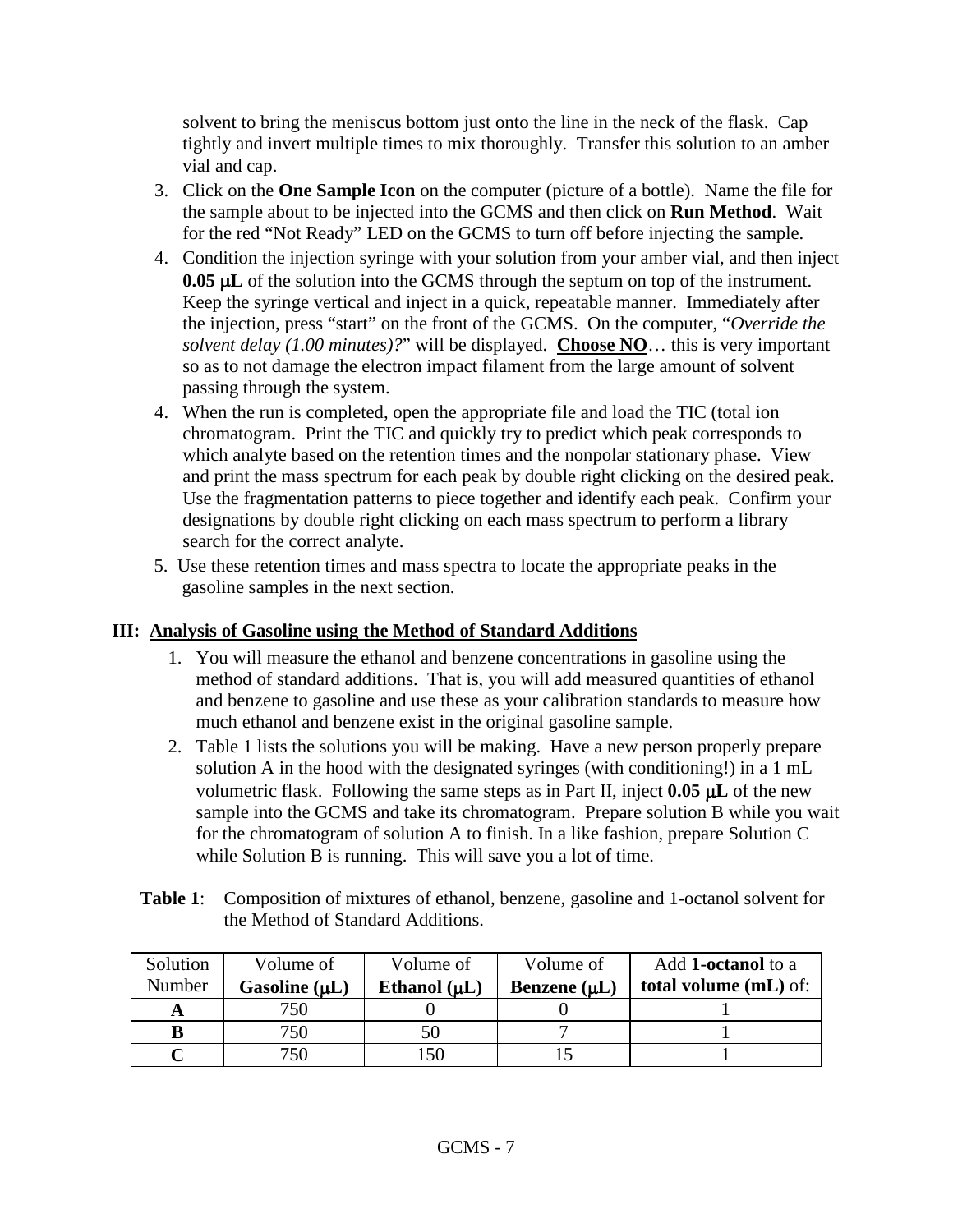- 3. For the three samples, plot the single ion chromatograms for the ions at  $m/z = 31, 78$ , 91 and 106, corresponding to major ions characteristic of ethanol, benzene, toluene and o-xylene respectively. This technique is called "single ion monitoring", or SIM. This can be done by bringing up each file name in turn and clicking **"Chromatogram"→ "Extract Ion Chromatogram".** Type in the ion m/z values of interest listed above and click OK. Click on **"Chromatogram"→ "Percent Area Report" → "Signal to Screen**" to get the peak areas displayed on the computer screen, then locate the specific retention times and peak areas for ethanol, benzene, toluene and o-xylene. Record these peak areas.
- 4. Calculate the ratios of the peak areas corresponding to ethanol/toluene, benzene/toluene, ethanol/o-xylene and benzene/o-xylene. Using the ratios to toluene and o-xylene, in effect, uses these as internal standards to correct for any differences in injection volumes.

| Solution          | Ethanol | Benzene | Ethanol     | Benzene     |
|-------------------|---------|---------|-------------|-------------|
|                   | toluene | toluene | $o$ -xylene | $o$ -xylene |
|                   |         |         |             |             |
|                   |         |         |             |             |
|                   |         |         |             |             |
|                   |         |         |             |             |
| $\mathsf{\Gamma}$ |         |         |             |             |
|                   |         |         |             |             |

Data Table

- 5. Plot the ratio of ethanol to toluene and ethanol to o-xylene (i.e. two separate lines on one graph) against the added volume of ethanol on Microsoft Excel (as taught on Day 1). See the Appendix for plotting instructions on Excel if necessary. For comparison, to illustrate the advantages of using an internal standard, also plot the absolute peak area of ethanol against the added volume of ethanol in a separate graph.
- 6. Plot the ratio of benzene to toluene and benzene to o-xylene (again two lines on one graph) against the added volume of benzene.
- 7. Carry out a least squares analysis for each of the lines (easily done on Microsoft Excel) to obtain the slope (m) and the y-intercept (b). The relationship between the ratio, R, of the ethanol (or benzene) to the internal standard and the volume of ethanol (or benzene) added to the mixture  $(V_{ethanol})$  is as follows:

$$
R_{ethanol/Std} = m V_{ethanol} + b \qquad (y = mx + b)
$$
 (I)

The ratio of the intercept (b) to the slope of the lines (m) is related to the (constant) volume of the gasoline used in each mixture,  $V_{gas}$ , and the volume fraction (f) of ethanol (or benzene) in the gasoline, which is the quantity of interest:

$$
b/m = f V_{gas}
$$
 (II)

Use the slope and intercept of these plots to calculate the volume fraction of ethanol and benzene in the gasoline. Since you are using two different internal standards, toluene and o-xylene, you will get two different estimates for each compound. Convert these to the volume percentage of ethanol and benzene respectively in gasoline.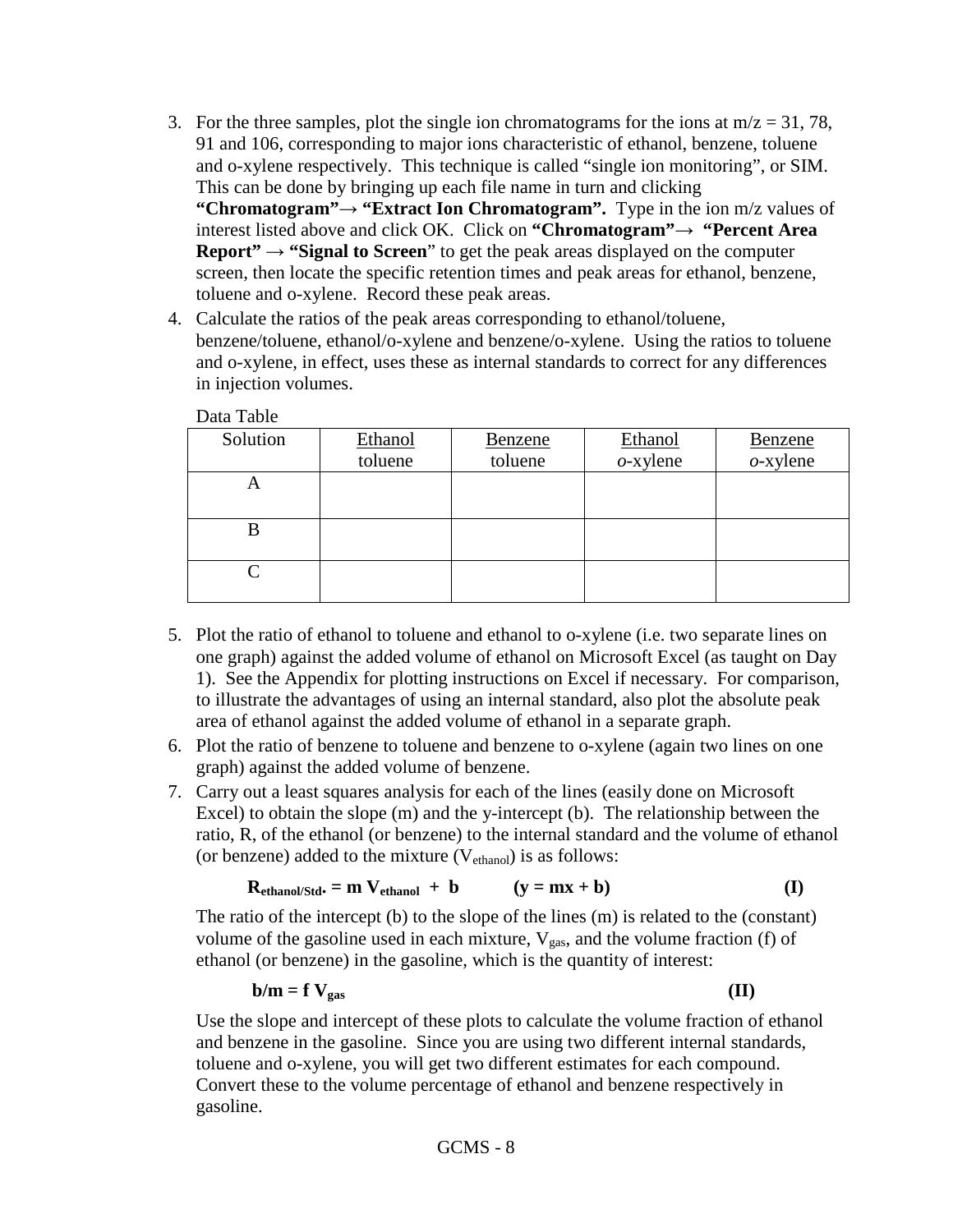

**Appendix: Electron-impact Mass Spectra of ethanol, benzene, toluene, and o-xylene.**